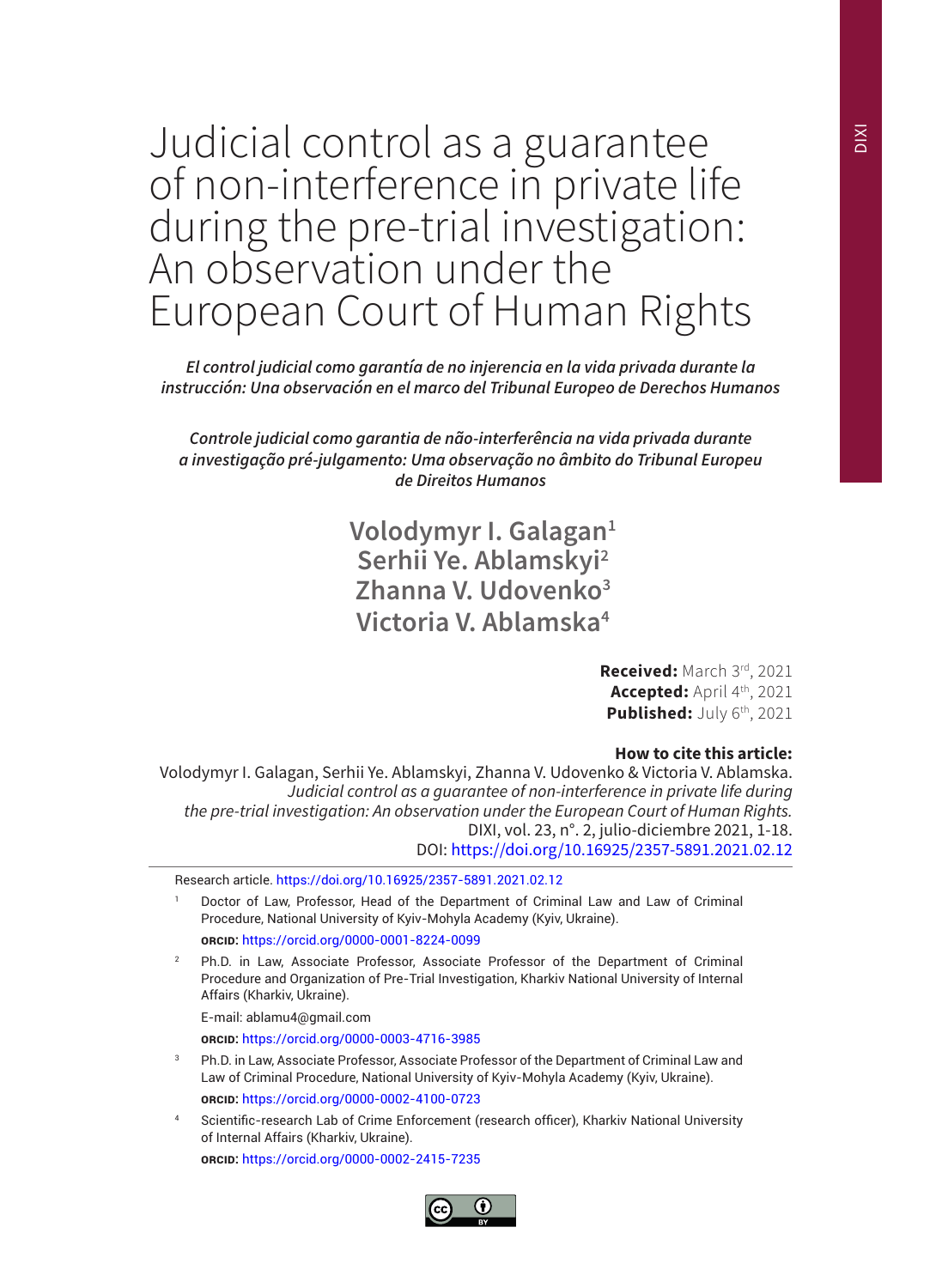#### **Abstract**

The article is devoted to the topical issue of judicial control over non-interference in the private (personal and family) life of participants in criminal proceedings. The study was conducted in the context of the analysis of the practice of the European Court of Human Rights, the legal positions of which should be consistently applied in criminal proceedings; evidence of this are the legal requirements on this issue. The notion and concept of judicial control is a necessity component that helps to guarantee the respect of human dignity and integrity. It is a common and established principle that, during the pre-trial process, it is the position of those ensuring justice in making sure that the life of people is respected and safeguarded. It is noted that in accordance with the national legislation of Ukraine, judicial control is a separate function of the court's activities at the stage of pre-trial investigation, directly carried out by the investigating judge. The situation will become precarious and detrimental when the private life of people is not respected to the fullest.

Therefore, it is the responsibility of those ensuring public order during the pre-trial investigation phase to ensure the respect of the private life of the presumed suspect for the proper implementation of the justice process. In ensuring this right, it is established that the empirical and analytical methods of research are necessary, in order to show the effective role played by the European Court of Human Rights in respecting the right to private life during the interrogative phase of inquiry. From the findings, it is seen that, though the Court has played a prominent and pertinent role in the respect of private life, the suspect continues experiencing difficulties when his/her private life is at stake, and it always affects the extent of the justice system.

**Keywords:** European Court of Human Rights, judicial control, non-interference, pre-trial investigation, private life.

#### **Resumen**

El artículo está dedicado a la cuestión de actualidad del control judicial sobre la no injerencia en la vida privada (personal y familiar) de los participantes en los procesos penales. El estudio se ha realizado en el contexto del análisis de la práctica del Tribunal Europeo de Derechos Humanos, cuyas posiciones jurídicas deben aplicarse de forma coherente en los procesos penales; prueba de ello son los requisitos legales sobre esta cuestión. La noción y el concepto de control judicial es un componente necesario que contribuye a garantizar el respeto de la dignidad y la integridad humanas. Es un principio común y establecido que, durante el proceso previo al juicio, es la posición de aquellos que aseguran la justicia en hacer que la vida de las personas sea respetada y salvaguardada. Cabe señalar que, de acuerdo con la legislación nacional de Ucrania, el control judicial es una función separada de las actividades del tribunal en la fase de investigación previa al juicio, llevada a cabo directamente por el juez de instrucción. La situación será precaria y perjudicial cuando no se respete al máximo la vida privada de las personas.

Por lo tanto, es responsabilidad de quienes velan por el orden público durante la fase de investigación previa al juicio garantizar el respeto de la vida privada del presunto sospechoso para el correcto desarrollo del proceso de justicia. Para garantizar este derecho, se establece que los métodos empíricos y analíticos de la investigación son necesarios, con el fin de mostrar el papel efectivo desempeñado por el Tribunal Europeo de Derechos Humanos en el respeto del derecho a la vida privada durante la fase de interrogatorio de la investigación. De las conclusiones se desprende que, aunque el Tribunal ha desempeñado un papel destacado y pertinente en el respeto de la vida privada, el sospechoso sigue experimentando dificultades cuando su vida privada está en juego, y ello afecta siempre al alcance del sistema judicial.

**Palabras clave:** Tribunal Europeo de Derechos Humanos, control judicial, no injerencia, investigación previa al juicio, vida privada.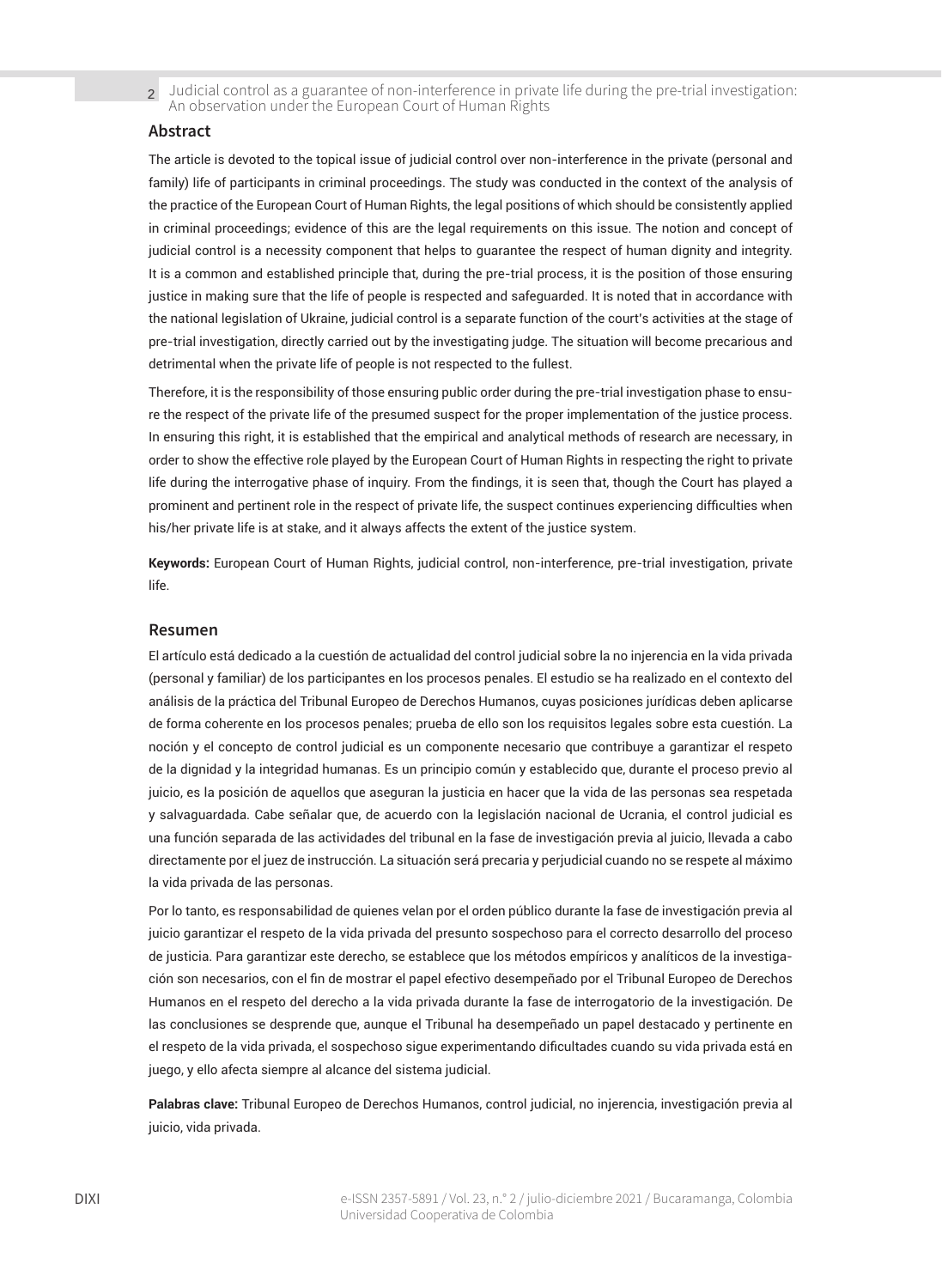### **Resumo**

O artigo é dedicado à questão atual do controle judicial sobre a não-interferência na vida privada (pessoal e familiar) dos participantes em processos criminais. O estudo foi conduzido no contexto da análise da prática da Corte Européia de Direitos Humanos, cujas posições legais devem ser aplicadas consistentemente em processos criminais; a prova disto são as exigências legais sobre esta questão. A noção e o conceito de controle judicial é um componente necessário que ajuda a garantir o respeito à dignidade e integridade humanas. É um princípio comum e estabelecido que, durante o processo de pré-julgamento, é a posição daqueles que garantem a justiça ao assegurar que a vida das pessoas seja respeitada e salvaguardada. Observa-se que, de acordo com a legislação nacional da Ucrânia, o controle judicial é uma função separada das atividades do tribunal na fase de investigação pré-julgamento, realizada diretamente pelo juiz investigador. A situação se tornará precária e prejudicial quando a vida privada das pessoas não for respeitada ao máximo.

Portanto, é responsabilidade daqueles que asseguram a ordem pública durante a fase de investigação pré-julgamento assegurar o respeito à vida privada do presumível suspeito para a correta implementação do processo de justiça. Ao assegurar este direito, estabelece-se que os métodos empíricos e analíticos de pesquisa são necessários, a fim de mostrar o papel efetivo desempenhado pela Corte Européia de Direitos Humanos no respeito ao direito à vida privada durante a fase interrogativa de investigação. A partir das constatações, verifica-se que, embora a Corte tenha desempenhado um papel proeminente e pertinente no respeito à vida privada, o suspeito continua passando por dificuldades quando sua vida privada está em jogo e isso sempre afeta a extensão do sistema de justiça.

**Palavras-chave:** Tribunal Europeu de Direitos Humanos, controle judicial, não-interferência, investigação pré-julgamento, vida privada.

### I. Introduction and relevance of the research issues

In a law-based state, the investigation of criminal offenses must be carried out in compliance with human rights and freedoms, the rule of law and legality. Given the importance and significance of this aspect, in Part 2 of Article 8, Part 5 of Article 9 of the Criminal Procedure Code (*hereinafter* cpc) of Ukraine it is defined that the principles of the rule of law and legality in criminal proceedings are applied taking into account the case law of the European Court of Human Rights (*hereinafter* ecthr) 1 , the legal positions of which are based on the requirements of the Convention for the Protection of Human Rights and Fundamental Freedoms of 4 November 1950 (*hereinafter* Convention). Therefore, taking into account the restrictive nature and specifics of the criminal procedural activity of the pre-trial investigation bodies, the Prosecutor's Office, the legislator provided for judicial control over its legality, which is carried out by investigating judges.

<sup>1</sup> Criminal Procedure Code of Ukraine of 13 April 2012. Available at: https://zakon.rada. gov.ua/laws/show/4651-17#Text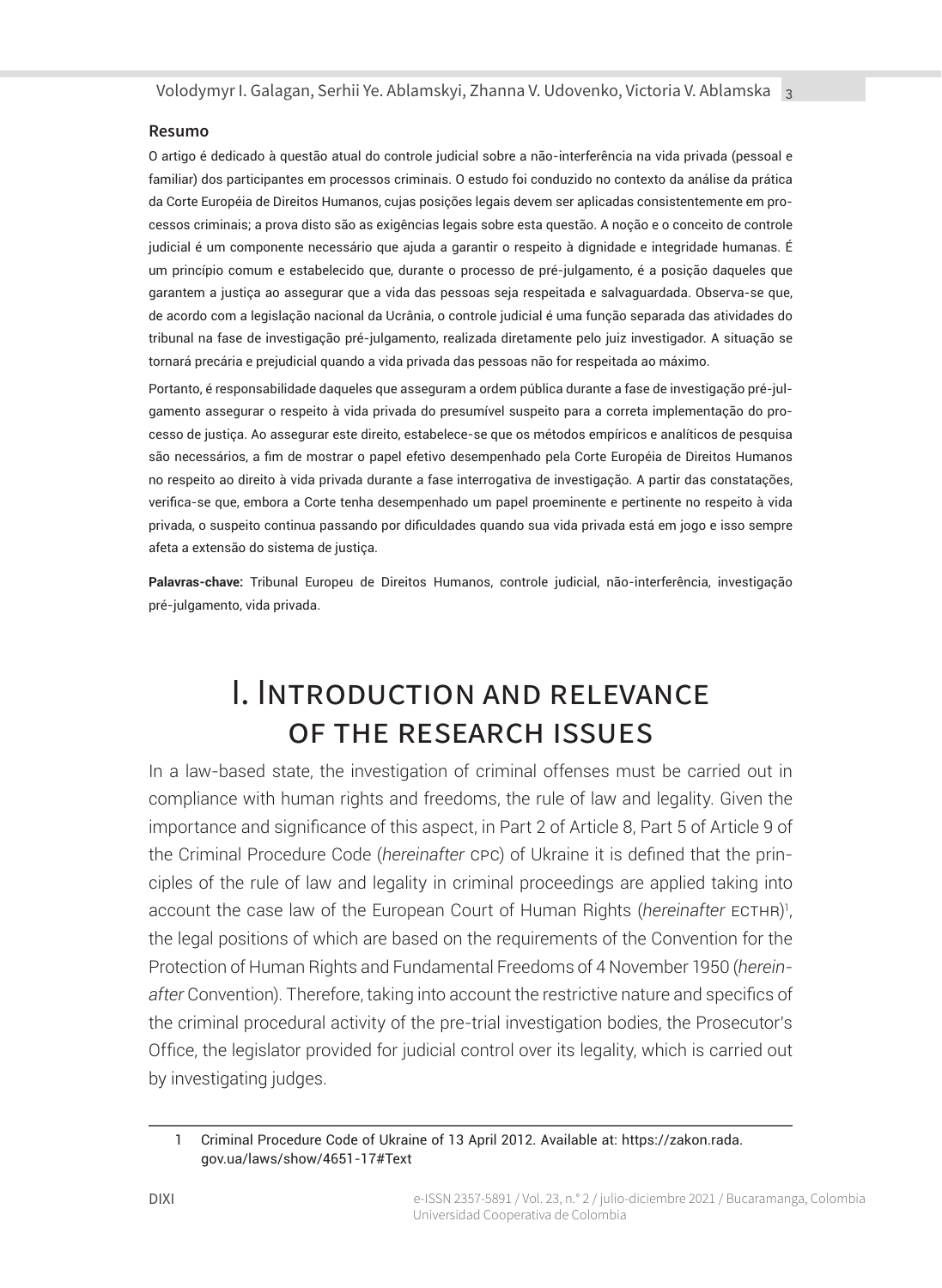A systematic analysis of the legislation of Ukraine makes it possible to state that judicial control is a separate function of the court at the stage of pre-trial investigation. Judicial control by the investigating judge is also of great importance when guaranteeing non-interference in private (personal and family) life of participants in criminal proceedings (Article 15 of the cpc). The ECTHR also emphasized this, in particular, in Paragraph 42 of the judgment in the case of Mikhalkova and Others v. Ukraine of 13 January 2011. It was stated that under Article 1 of the Convention, the state is obliged to guarantee to everyone under its jurisdiction rights and freedoms defined in the Convention, which also indirectly requires the existence of any form of effective investigation. However, it is important to understand that human rights and freedoms should not only be declarative in nature, but at the legislative level there should be clear, high-quality and truly effective legal mechanisms for their implementation by each person. Otherwise, all human rights tools guaranteed by the state are lost.

### II. Methodological basis of the study

To answer the question arising from the notion of judicial order, it was important for the author to analyse and establish how practice of the ECTHR is carried out using an empirical basis. The legal basis of the work are the provisions of international legal acts and criminal procedure legislation of Ukraine. The theoretical basis of the work are the scientific works of Ukrainian and foreign scientists.

The methodological support of the research is carried out with the use of general scientific and special methods of cognition, which are used in legal science. In particular, the epistemological method was used to study the general preconditions, means and regularities of development of mechanisms for the protection of the human rights to privacy and family life during judicial control, including the ECTHR. The dialectical method was used in the search for the right approaches to solve theoretical and legal problems that arise in the legal regulation of the right of a person to private and family life. Using the method of legal analysis, the scope of judicial control as a guarantee of the right to non-interference in private and family life during the pre-trial investigation is determined. The statistical method was used to study the dynamics of processes related to the implementation of this right, and the comparative legal method allowed to compare the provisions of national legislation of Ukraine and other countries with the practice of the ECTHR during judicial control, in order to ensure the right to privacy and family life at the pre-trial investigation.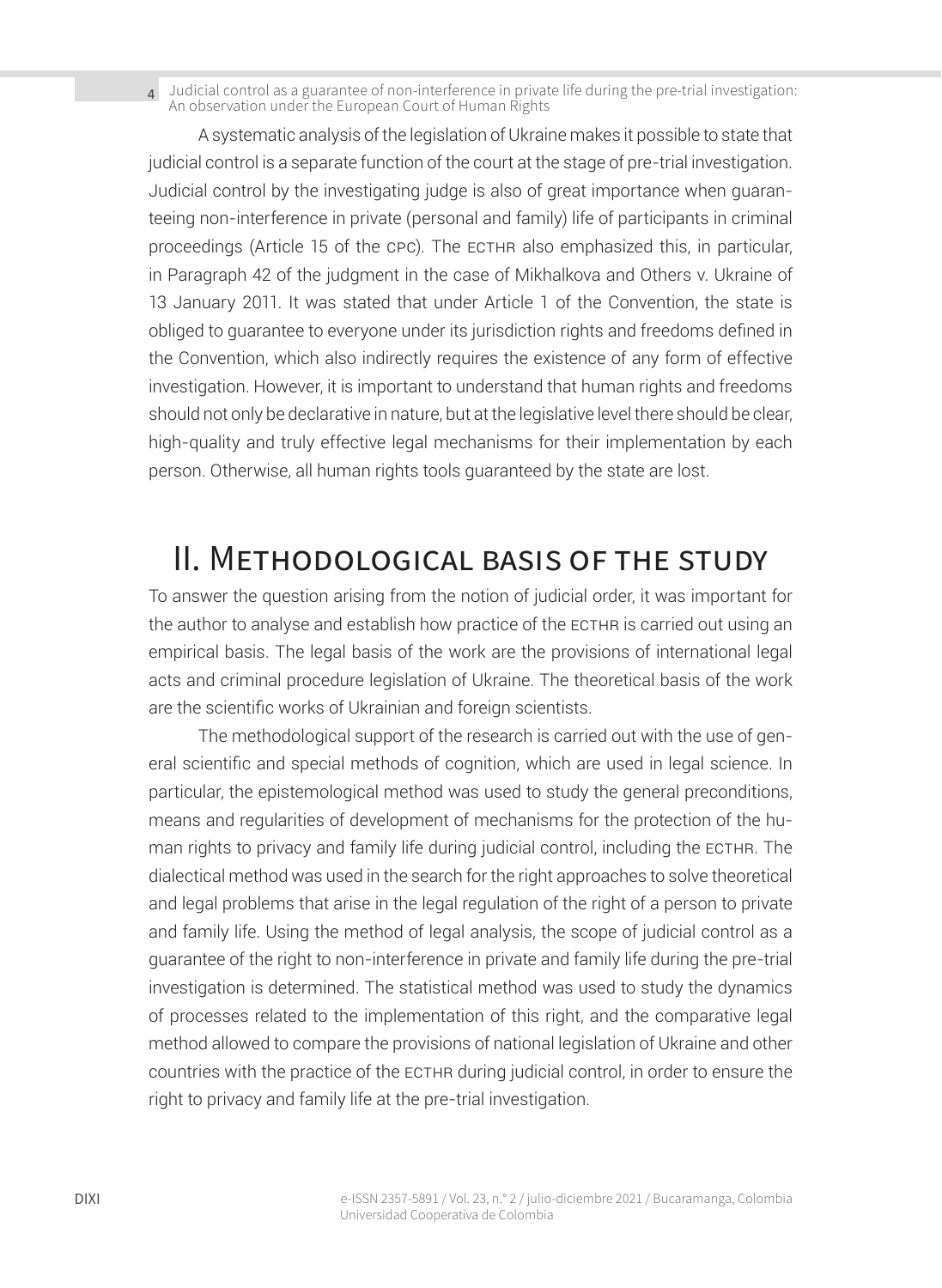# III. Results and discussion

From the established findings and results, it is of great emphasis that the investigating judge at the pre-trial investigation considers issues related to the personal and family life of the person and reflect his/her relations in the family, with friends, neighbors, relatives, etc. Relatively, it is important to consider the relevant request of the investigator, agreed with the prosecutor, and to provide permission to the investigating judge:

- 1. To carry out criminal proceedings;
- 2. To conduct investigative (search) and covert investigative (search) actions;
- 3. Consideration of complaints against decisions, actions or inaction of the investigator and prosecutor during the pre-trial investigation.

Addressing the issues of application of measures to ensure criminal proceedings belongs to the powers of the investigating judge, as such actions may be accompanied by significant restrictions of personal, property and other rights and freedoms of participants in criminal proceedings, including the respect for the right to private and family life. Thus, the legislator, aware of the possibility of potential restriction of the constitutional rights and freedoms of a person during the application of measures to ensure criminal proceedings, imposes certain additional responsibilities on the investigating judge. When considering a request for such measures, the investigating judge must apply the principle of proportionality: To compare the need and importance of the tasks of a particular criminal proceeding with the nature and degree of restriction of human rights and freedoms. In addition, the investigating judge is obliged to take into account and assess the possibility of achieving the tasks of criminal proceedings without interfering with the personal and family life of the person: On a voluntary basis, from other alternative sources, and so on.

Personal and family life may also be subject to some interference during temporary access to property and documents, temporary seizure of property and arrest of property, as certain items or documents may contain such information about these areas of a person's life. In the judgment in case of Roemen and Schmit v. Luxembourg of 25 February 2003, the ECTHR unanimously found that the confiscation of the letter addressed to the applicant office is the interference with the respect for the right to private life.<sup>2</sup> In addition, such information may relate not only to a person who is a participant in criminal proceedings, but also to the personal and family life of other persons who are not such participants. In such situations, there is a certain conflict

<sup>2</sup> Case of Roemen and Schmit v. Luxembourg (Application No. 51772/99): Judgment; Strasbourg, 25 February 2003. Available at: http://hudoc.echr.coe.int/eng?i=001-60958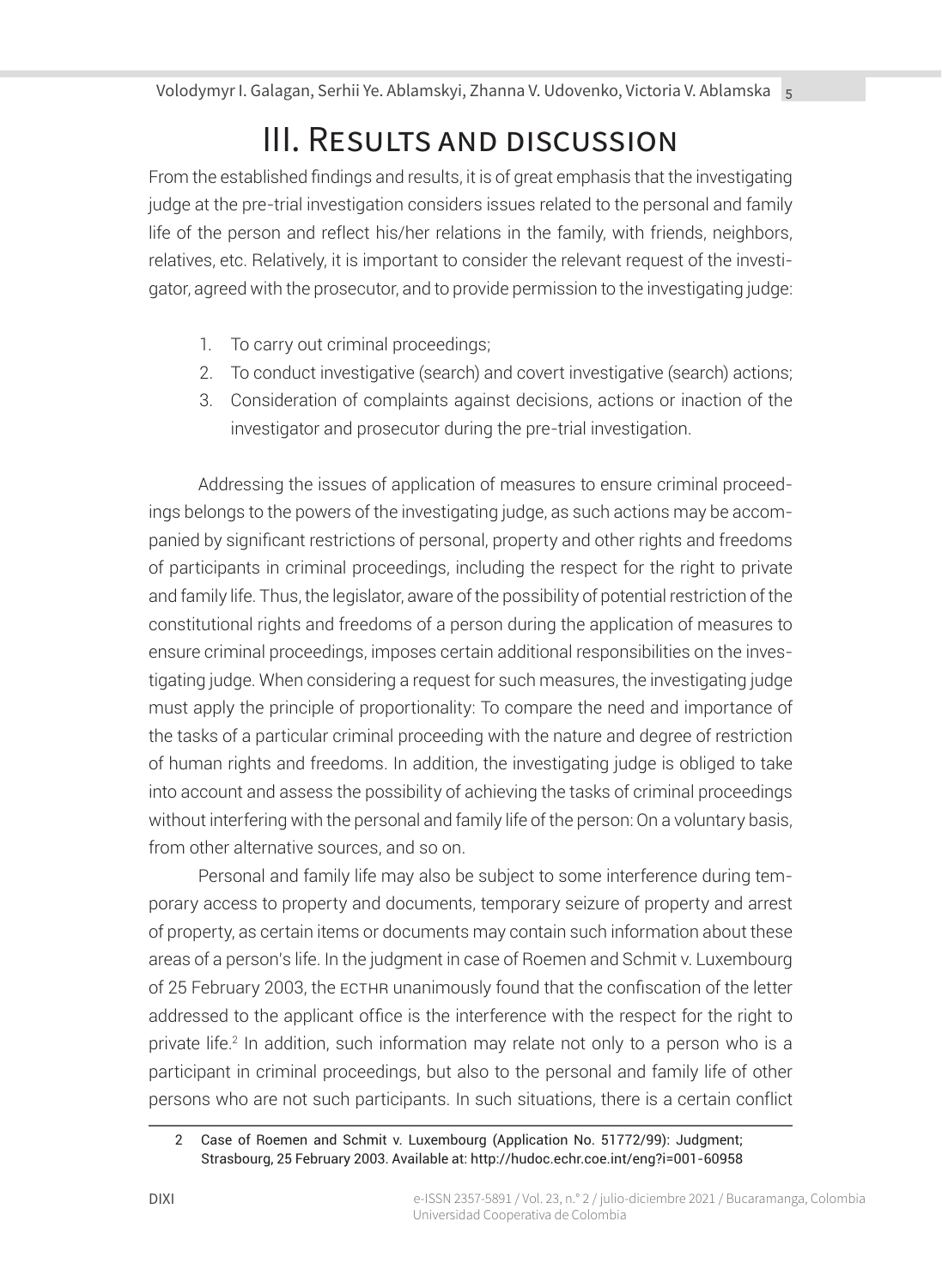between the implementation of an effective pre-trial investigation and compliance with this principle. Additional guarantees of compliance with this principle are special rules of the cpc of Ukraine, which regulate the implementation of certain types of measures to ensure criminal proceedings. For example, the cpc of Ukraine establishes a list of things and documents that are prohibited from providing temporary access (Part 1 of Article 161 of the cpc), including:

- 1. Correspondence or other forms of information exchange between a lawyer and his client or any person who represents his client in connection with the provision of legal assistance;
- 2. Objects that are attached to such correspondence or other forms of information exchange.

Additional protection of these things and documents is due to the fact that communication between the defense counsel and his client is not only an element of personal life, but also an integral part of the person's right to protection provided for by the criminal procedure law. According to our study, for the period from January 2019 to August 2020, the courts received 1,178,758 requests for measures to ensure criminal proceedings, including about a quarter  $-282,585$  requests (23.97%) for temporary access to things and documents.3

The opportunity to receive an access to information available from telecommunications operators and providers should be considered separately. This measure to ensure criminal proceedings, provided for in Paragraph 7 of Part 1 of Article 162 of the cpc of Ukraine, in its content intersects with the covert investigative (search) action provided for in Article 263 of the cpc of Ukraine — withdrawal of information from transport telecommunications networks. The delineation of the above procedural actions is contained in the information letter of the High Specialized Court of Ukraine, "On some issues of the investigating judge of a court of first instance charged with carrying out court supervision over the observance of rights, freedoms and interests of persons involved in criminal proceedings", dated 5 April 2013. According to Paragraph 17 of this document, temporary access is provided to documents that contain information about the connection, subscriber, provision of telecommunications services, including receipt of services, their duration, content (outgoing or incoming connections, sms, mms, etc.), transmission routes, etc. Such information does not allow to interfere in private communication, i.e. to gain access to the content of the transmitted information. At the same time, the withdrawal of information from transport telecommunications

<sup>3</sup> Unified State Register of Court Decisions. Available at: http://reyestr.court.gov.ua/.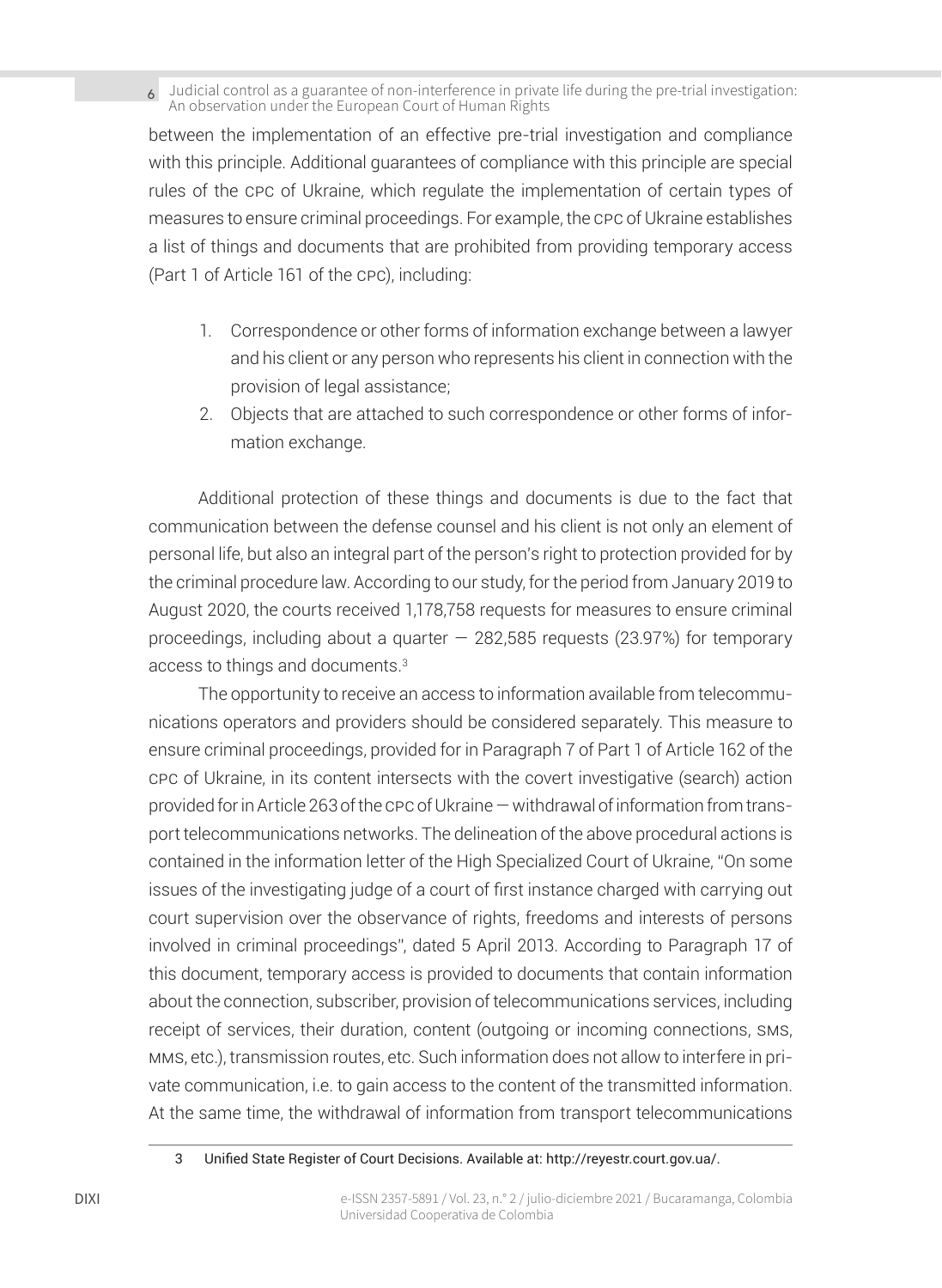networks (Article 263 of the cpc of Ukraine) is a kind of interference in private communication, as it is access to the content of messages of any kind transmitted by a person during communication.<sup>4</sup>

Another measure to ensure criminal proceedings, the application of which may encroach on the interference with a person's personal and family life, is the temporary seizure of property. It is necessary to dwell in more details on the issue of possible seizure of electronic information systems during the search, including mobile phones or personal computers. These items can be seized to study their contents if they are in the list of items to be searched or other procedural action (inspection or detention). At the same time, even the lawful seizure of such electronic systems does not give the prosecution the right to freely access the information contained on these devices. During the temporary seizure of electronic information systems, the person to whom they belong is encroached upon the inviolability of his/her property rights. Instead, when trying to get acquainted with specific information, the secrecy of private communication is encroached upon. Such actions of the prosecution are a separate type of interference in private and family life, so obtaining information in these cases requires a separate legal basis. In our opinion, in such situations, the investigator, in consultation with the prosecutor, must apply for temporary access to things and documents. Only in case the investigating judge satisfies such a request, the prosecution will have the right to get acquainted with the information available in electronic information systems in the manner prescribed by law.

What is new in judicial control over the respect for human rights is that, in accordance with Part 1 of Article 206 of the cpc of Ukraine, every investigating judge within whose territorial jurisdiction a person is detained has the right to issue a decision which will oblige any public authority or official to ensure the respect for the rights of such a person. Judicial control over the detention, as noted in the judgements of the ecthr, must be automatic and cannot depend on a detainee's prior statement (McKay v. the United Kingdom, § 34<sup>5</sup>; Varga v. Romania, § 52<sup>6</sup>; Viorel Burzo v. Romania, § 107<sup>7</sup>).

7 Case of Viorel Burzo v. Romania (Application No. 75109/01, 12639/02): Judgment; Strasbourg, 30 June 2009. Available at: http://hudoc.echr.coe.int/eng?i=001-123471

<sup>4</sup> On some issues of the investigating judge of a court of first instance charged with carrying out court supervision over the observance of rights, freedoms and interests of persons involved in criminal proceedings: Letter of the High Specialized Court of Ukraine No. 223-558/0/4-13 dated April 5, 2013. Available at: https://zakon.rada.gov. ua/laws/show/v0558740-13

<sup>5</sup> Case of McKay v. the United Kingdom (Application No. 543/03): Judgment; Strasbourg, 3 October 2006. Available at: http://hudoc.echr.coe.int/eng?i=001-77177

<sup>6</sup> Case of Varga v. Romania (Application No. 73957/01): Judgment; Strasbourg, 1 April 2008. Available at: http://hudoc.echr.coe.int/eng?i=001-123847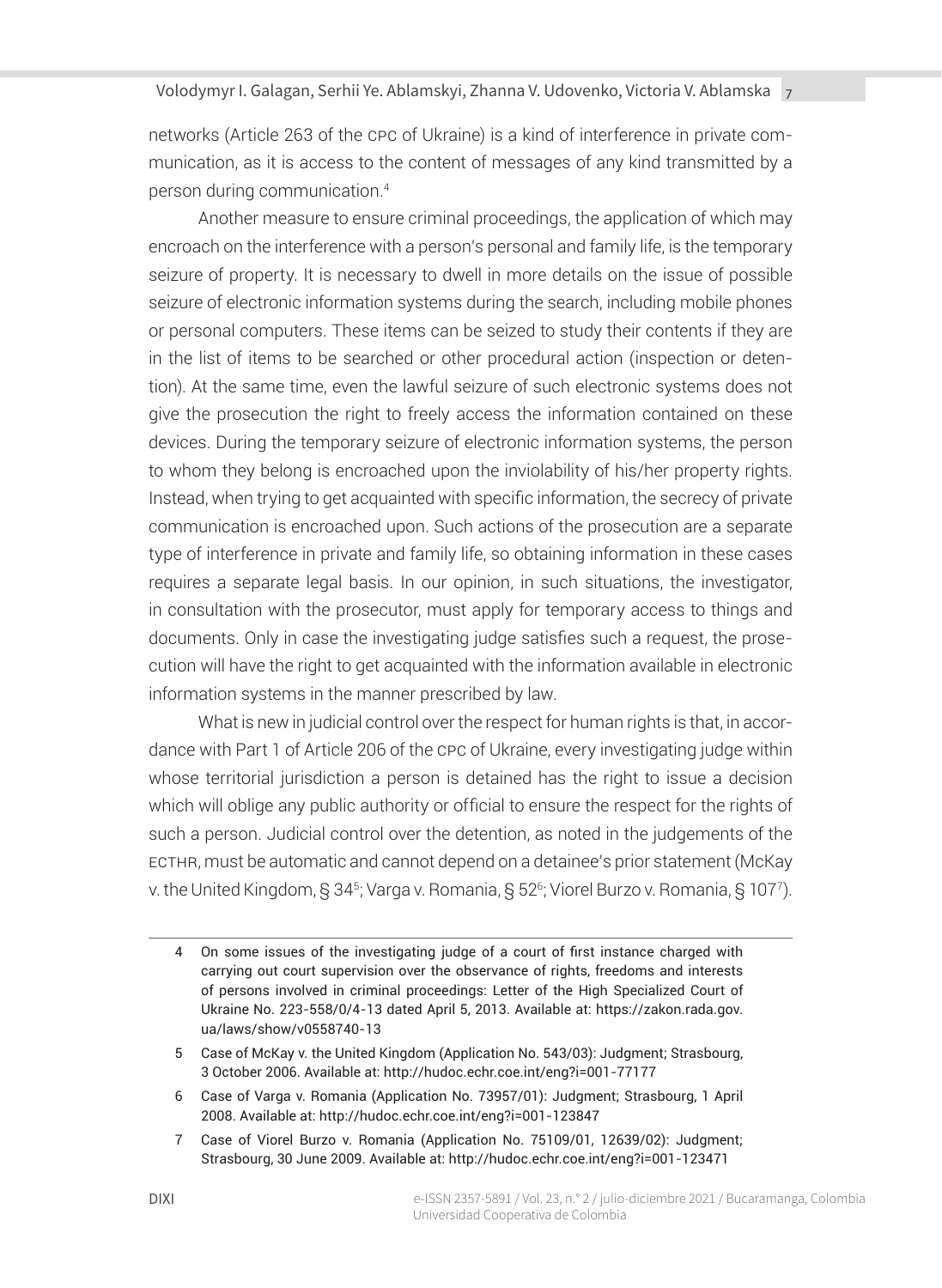Such a requirement would not only change the essence of the guarantee provided for in Article 5 § 3 and which differs from the guarantee under Article 5 § 4 of the Convention, which provides for the right to apply to the court to verify the lawfulness of detention. In addition, according to the Article 5 § 3 Convention, which is to protect the individual from arbitrary detention by ensuring an independent and thorough judicial review of the act of imprisonment, the guarantee itself would be meaningless (Aquilina v. Malta, § 49<sup>8</sup>; Niedbala v. Poland, § 50º).

The law does not specify which official is responsible for informing the investigating judge regarding the location of a person deprived of liberty within the territorial jurisdiction of the court, in the absence of a court decision that has entered into force. It seems doubtful that the investigator or prosecutor has such powers. After all, if such circumstances are found, the prosecutor, for example, must defend the rights and interests of an illegally deprived person. However, the provisions of Article 206 of the cpc of Ukraine allow the detainee or his defense counsel to apply to the investigating judge to verify the legality of detention and, if necessary, use violence during detention or detention in an authorized public authority, state institution.<sup>10</sup>

According to Article 5 § 3 of the Convention, after a certain period of time even a reasonable suspicion of a crime cannot be the sole justification for the detention of a suspect or accused person, and therefore the investigating judge, the court, if the request for election or extension of the term of applying preventive measure in the form of detention is granted, must clearly indicate in the court decision the existence of other grounds or risks provided for in Part 1 of Article 177 of the cpc of Ukraine. The same position is set out in Paragraph 60 of the judgment of the ECTHR in the case of Eloev v. Ukraine of 6 November 2008. In addition, the courts must take into account all the evidence for and against the existence of a real public interest which, in view of the presumption of innocence, justifies a derogation from the principle of respect for personal liberty (Paragraph 35 of the ECTHR judgment in Letellier v. France, 26 June 1991<sup>11</sup>).

According to Parts 2-7 of Article 206 of the cpc of Ukraine, if the investigating judge receives information from any sources whatsoever (which gives ground for a

11 Case of Letellier v. France (Application No. 12369/86): Judgment; Strasbourg, 26 June 1991. Available at: http://hudoc.echr.coe.int/eng?i=001-57678

<sup>8</sup> Case of Aquilina v. Malta (Application No. 25642/94): Judgment; Strasbourg, 29 April 1999. Available at: http://hudoc.echr.coe.int/eng?i=001-58239

<sup>9</sup> Case of Niedbała v. Poland (Application No. 27915/95): Judgment; Strasbourg, 4 July 2000. Available at: http://hudoc.echr.coe.int/eng?i=001-58739

<sup>10</sup> O. G. Yanovska. *Application of the Case Law of the European Court of Human Rights in the Performance of Judicial Control in Criminal Proceedings. BULLETIN OF THE ACADEMY* of Advocacy of Ukraine 2. 2013. Pg. 15.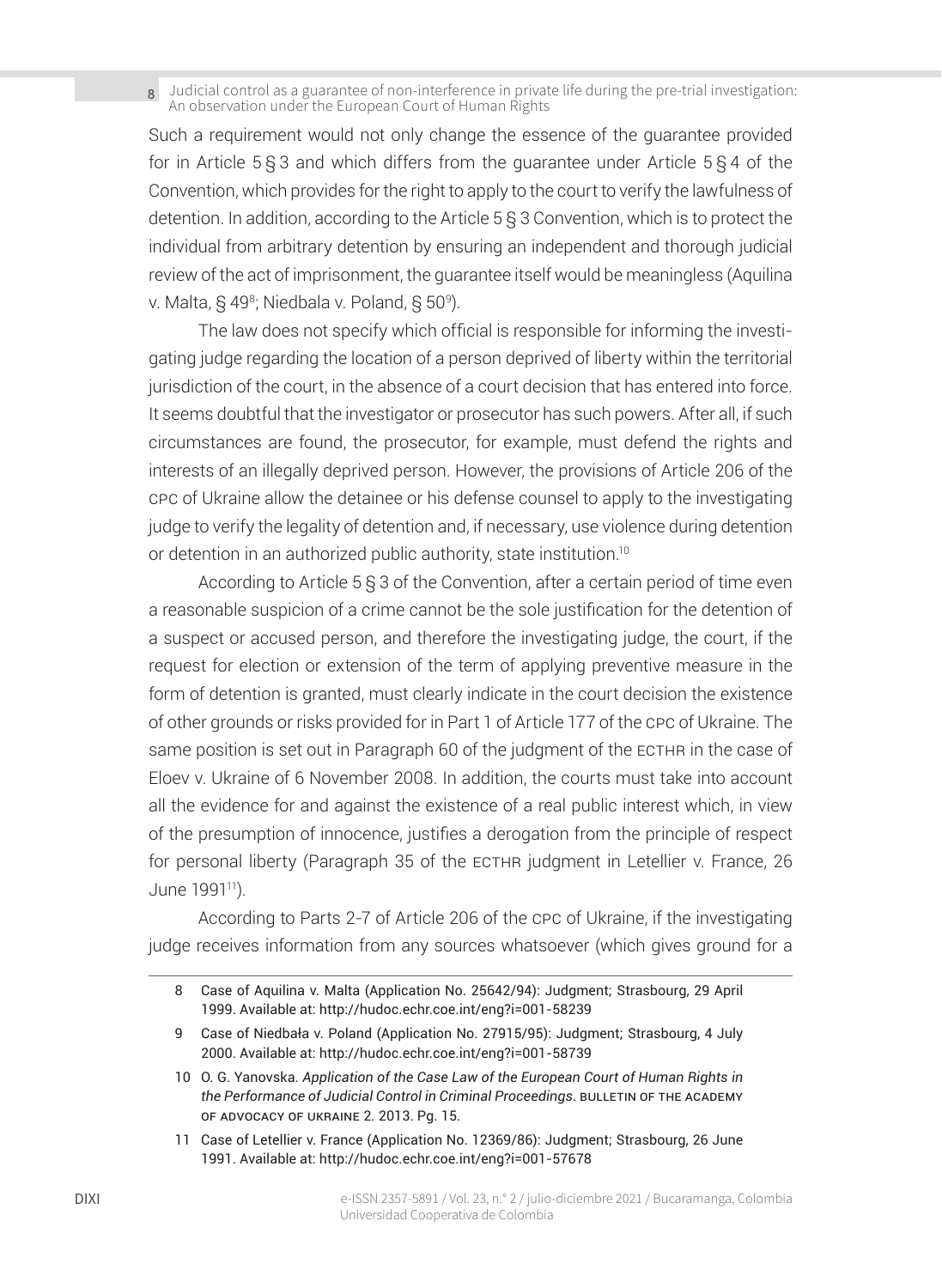reasonable suspicion that within the court's territorial jurisdiction there is a person who has been deprived of his/her liberty without valid court's decision, or has not been released from custody after the payment of bail in accordance with the procedure laid down in the cpc of Ukraine), such judge is required to issue a ruling to order any public authority or official in whose custody the person is kept, to immediately bring this person to the investigating judge in view of verifying grounds for deprivation of liberty. The investigating judge shall have the duty to release the person deprived of liberty from custody, unless the public authority or official that keeps such person in custody presents a valid court's decision or proves the existence of any other legal grounds for deprivation of liberty.

If public prosecutor, investigator files a motion to apply a measure of restraint before such person has been brought to the investigating judge, the latter is required to ensure consideration of such motion as soon as possible. In the case of McKay v. The United Kingdom, § 33<sup>12</sup> of the ECTHR stated that judicial control at the first detention of an arrested person must, above all, be immediate in order to ensure that any ill-treatment is detected and to minimize any unjustified interference with individual freedom. Time limitations set out in this requirement do not provide for free interpretation in order to prevent a serious weakening of a person's procedural guarantees and the risk to violate the right protected by this provision.

Regardless of the request of the investigator, the prosecutor, the investigating judge must release the person if the public authority or official in whose custody the person was detained does not prove the following: The existence of statutory grounds for detention without the decision of the investigating judge, court; not exceeding the maximum period of detention; no delay in bringing a person to court. This circumstance is emphasized in Paragraph 48 of the judgment of the ECTHR Cebotari v. Moldova<sup>13</sup> of 13 November 2007 — in the absence of reasonable suspicion, a person may not be arrested or detained under any circumstances to force him/her to confess the crime, testify against others or in order to obtain from him/her facts or information that may serve as a basis for reasonable suspicion.

If during any court hearing a person alleges violence during arrest or detention in an authorized public authority, state institution (public authority, state institution, which has the right to detain persons), the investigating judge must record such a statement or accept a written statement from a person to: Ensure an immediate forensic examination of the person; instruct the relevant body of pre-trial investigation

<sup>12</sup> Case of McKay v. the United Kingdom (Application No. 543/03): Judgment; Strasbourg, 3 October 2006. Available at: http://hudoc.echr.coe.int/eng?i=001-77177

<sup>13</sup> Case of Cebotari v. Moldova (Application No. 543/03): Judgment; Strasbourg, 13 November 2007. Available at: http://hudoc.echr.coe.int/eng?i=001-83247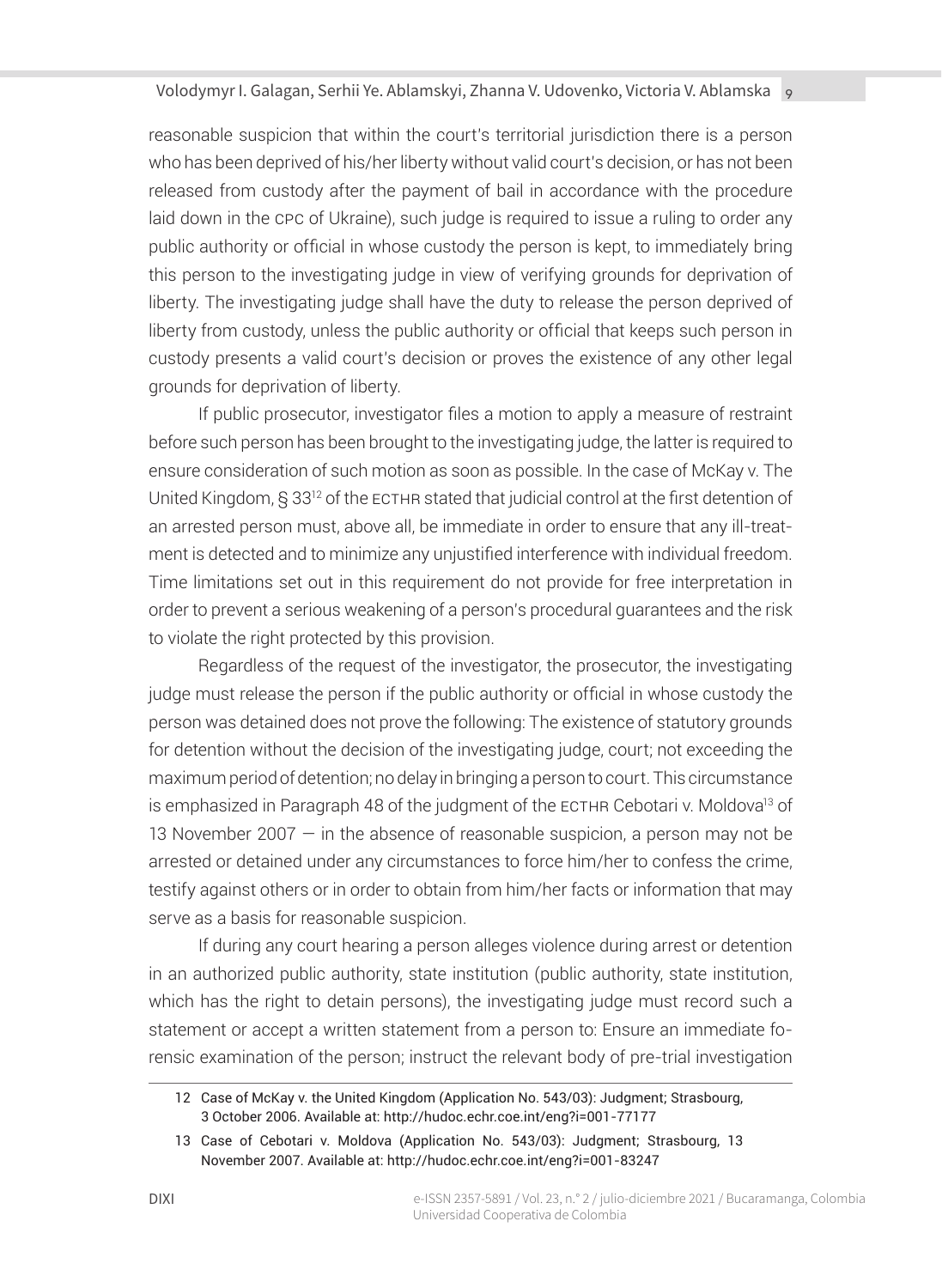to conduct an investigation of the facts set forth in the person's statement; take the necessary measures to ensure the safety of the person in accordance with the law. The application from the detainee is not necessary, as the investigating judge must organize an inspection if the detainee's appearance, condition or other circumstances known to the investigating judge give grounds for reasonable suspicion of violation of the law during arrest or detention in an authorized state body, institution.

An unequal treatment to the issue of medical care for detainees should be emphasized. The cpc of the Republics of Kazakhstan, Belarus, Azerbaijan, Uzbekistan and the Kyrgyz Republic defines only general provisions that do not in fact determine the right of arrested persons or detainees to medical care. This principle of non-deprivation of medical care in the cpc of the Russian Federation, the Republic of Armenia and Turkmenistan is partially defined, which indicates a fragmentary mention of the right to medical care in the criminal procedure legislation of these post-Soviet states.14

The situation with defending the right of the person who was illegally detained and then released by the same body or authorized official who detained him/her is also currently unresolved. In this case, it is impossible to apply Article 206 of the cpc of Ukraine, because at the time of the application to the court such a person is no longer in custody, so he/she is not a party to the appeal and protection in accordance with this article of the Code. In such a case, there is a violation of the right to an effective remedy guaranteed by Article 13 of the Convention, according to which everyone whose rights and freedoms as set forth in the Convention are violated shall have an effective remedy before a national authority, notwithstanding that the violation has been committed by persons acting in an official capacity. In the case of the ECTHR concerning Kats and Others v. Ukraine<sup>15</sup> of 18 December 2008, it is stated that the existence of remedies must be sufficiently clear both in practice and in theory, as without this they will lack adequate accessibility and effectiveness.

Judicial control is exercised not only when measures ensuring criminal proceedings are applied, but also during investigative (search) and covert investigative (search) actions. In particular, for the period from January 2019 to August 2020, the courts received 310,192 requests for a search of housing or other property of a person, 266,675 of which (85.9%) were satisfied.16 However, this issue is so complex, volu-

<sup>14</sup> V. Teremetskyi, V. Chmelyuk, V. Matsiuk, V. Galagan & Zh. Udovenko. *Problem of Ensuring the Right to Medical Care of a Detainee (Detained in Custody) within Criminal*  **Proceedings: Experience of Ukraine and Foreign Countries. GEORGIAN MEDICAL NEWS 11.** 2019. Pg. 155-156.

<sup>15</sup> Case of Kats and Others v. Ukraine (Application No. 29971/04): Judgment; Strasbourg, 18 December 2008. Available at: http://hudoc.echr.coe.int/eng?i=001-90362

<sup>16</sup> Unified State Register of Court Decisions. Available at: http://reyestr.court.gov.ua/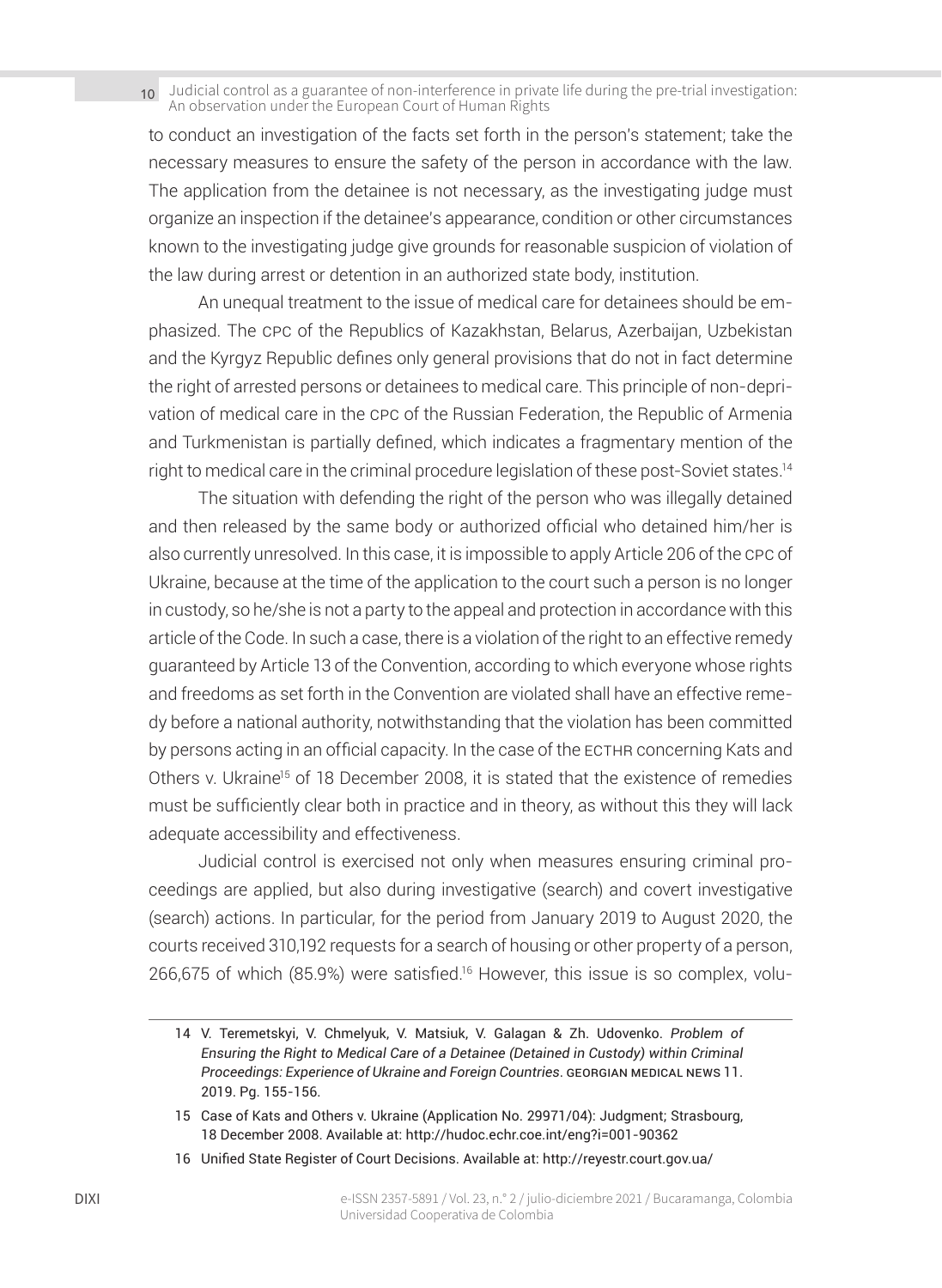minous and multifaceted that it needs its own separate in-depth and detailed study, taking into account the specifics of the procedural actions provided for in Chapters 20-21 of the cpc of Ukraine (primarily in view of their purpose, composition, procedural coercion, in particular those that restrict the constitutional rights of participants in criminal proceedings).

We believe that judicial control should extend to any procedural activity or inaction of the prosecution. The possibility of filing a complaint provided by law leads to the emergence of legal relationships between the person who has the right to do so and who filed it, and between the subject of acceptance and resolution of the complaint. The right of a person to file a complaint corresponds to the obligation of the person or body concerned to accept, verify and resolve it in the prescribed manner. Thus, the complaint acts as a legal way to protect the violated right and arises only on the basis of existing legal relations within the pre-trial investigation.<sup>17</sup> This right is actively exercised by participants in criminal proceedings. In particular, during this period, the courts received 276,415 complaints about the actions or inaction of the investigator, prosecutor and other persons during the pre-trial investigation. Most complaints were received about the inaction of the investigator, the prosecutor — 194,302 (70.29%) and the decision of the investigator to close the criminal proceedings  $-47,866$  (17.31%). The share of other contested actions or decisions of the investigator, prosecutor is much less than these ones.<sup>18</sup>

At the same time, Part 2 of Article 303 of the cpc of Ukraine stipulates that complaints against other decisions, acts or omissions of the investigator or public prosecutor are not considered during pre-trial proceedings and may be subject to consideration during preparatory proceedings in court, in accordance with Articles 314-316 of the cpc of Ukraine. In terms of the analysis of the right to non-interference in private and family life, such a view of the legislator, in our opinion, is unjustified. The cpc of Ukraine does not provide for appeals against decisions of the investigating judge on granting permission to conduct investigative (search) and covert investigative (search) actions, as well as the actions of the investigator during their conduct. However, some of them cause significant interference in the personal and family life of participants in criminal proceedings, and sometimes persons who do not yet have a certain procedural status. For example, during a search, property belonging to persons living in the dwelling may be damaged, but these persons were not present

<sup>17</sup> V. V. Nazarov & R. I. Trakalo. *The Role of Judicial Control over the Observance of the Right to Respect for Private Life in Appealing Decisions, Actions or Inaction during the Pre-Trial Investigation*. International Law Bulletin 2. 2015. Pg. 36.

<sup>18</sup> Unified State Register of Court Decisions. Available at: http://reyestr.court.gov.ua/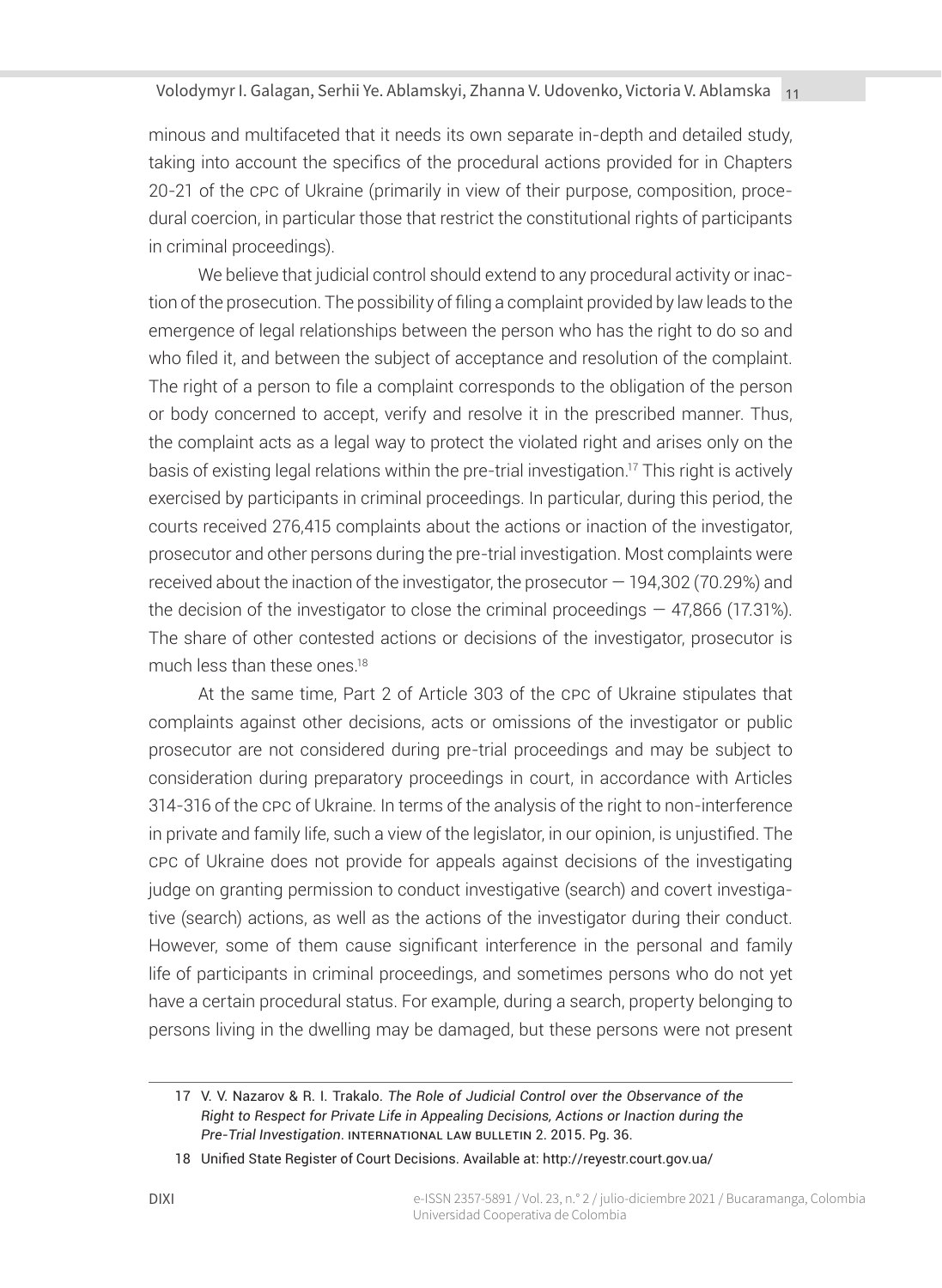during the search, or valuables disappeared or personal items were found, and so on. Part 8 of Article 236 of the cpc of Ukraine states that persons who are present during the search have the right to make statements in the course of investigative (search) action, such statements being entered in the record of search. However, persons who are not present during the search cannot physically make such statements. It should be noted that the decisions of the investigating judge may be appealed by the participants in the criminal proceedings in the part in which the procedural actions carried out and the adopted procedural decisions affect their interests.

In our opinion, during the consideration of the complaint the investigating judge should identify the existence of a violated right to non-interference in the personal and family life of the person, the possibility of its restoration, the legality and validity of the decision. We think that in order to protect personal interests, the court may consider the complaint in closed hearing in the cases provided for in Parts 2-3 of Article 27 of the cpc of Ukraine (for example, it is necessary to prevent disclosure of personal and family life or circumstances that degrade the dignity of the persons).

### *3.1 An appraisal of the international experience on judicial control*

Despite the diversity of judicial systems, there is a clear global trend towards the creation of special courts or judicial positions with judicial control powers. For example, in the Anglo-American legal system, the British model of judicial enforcement in criminal cases is characterized by the fact that there is the effective judicial control at all stages of the investigation, without prosecutorial supervision. The police may perform only those procedural actions that do not restrict the constitutional rights and freedoms of citizens. To apply any procedural measures (except for short-term detention) it is necessary to apply to the court.<sup>19</sup> In England and Wales, there is the Crown Prosecution Service (cps), an independent public body responsible for prosecuting persons charged by the police and deciding whether there is sufficient evidence to apply to court.<sup>20</sup>

The basis of the pre-trial stage in criminal proceedings in this legal system is the collection of evidence of a crime, and the task of the suspect or his/her defense counsel is to collect contrary evidence. Police convey the evidence to the Attorney

<sup>19</sup> B. Levenets. *Models of Judicial Enforcement of Great Britain and the United States*. Entrepreneurship, Economy and Law 1. 2020. Pg. 172.

<sup>20</sup> S. Rab. Legal Systems in UK (England and Wales): Overview. (2019). Available at: https://uk.practicallaw.thomsonreuters.com/5-636-2498?transitionType=Default&con textData=(sc.Default)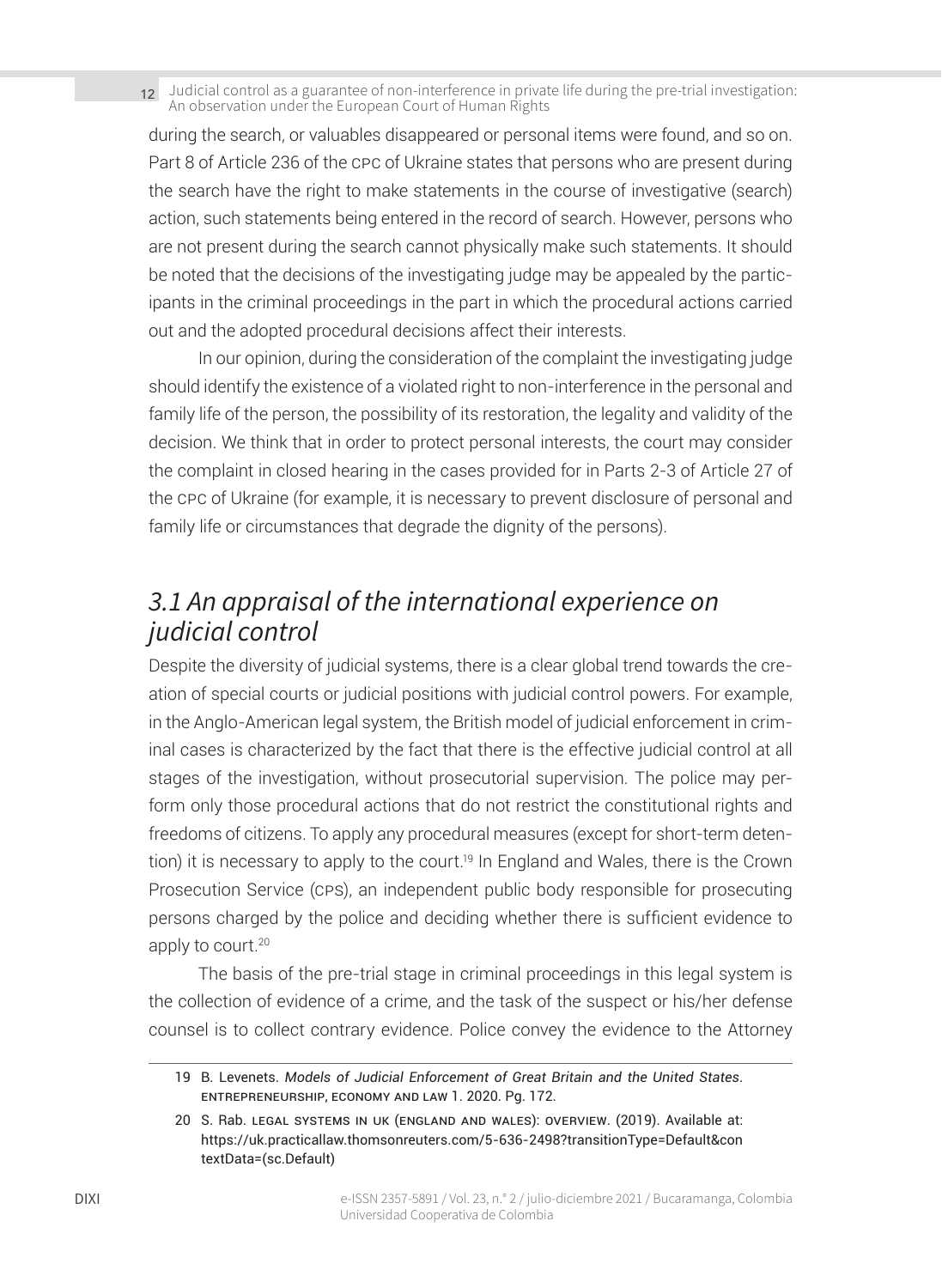Service. Attorneys are not only prosecutors in criminal proceedings, but also are government legal advisers.<sup>21</sup> They check the legality of the police's actions, thus ensuring the admissibility of the evidence gathered in court.

In the United States, judicial control in criminal proceedings belongs to the general system of judicial supervision. Arrest and search are the main measures of criminal proceedings and investigative actions applied by a court. They are carried out on the basis of a special court permit — warrant, and on which, according to Anglo-Saxon procedural tradition, the successful completion of criminal prosecution largely depends. The Constitution of the United States is of great importance in the criminal process, because it guarantees the rights of citizens accused of committing a crime. Such rights are guaranteed by the Bill of Rights more broadly. For example, the fourth annex protects American citizens from unjustified searches and detentions, i.e. the right to the inviolability of the person, home, documents and property from unjustified searches and arrests. No search and detention order shall be issued without sufficient grounds, supported by oath or affirmation. In addition, the warrant must contain a detailed description of the place of search, persons or things to be seized. The legal conditions for a search are set out in Amendment iv to the United States Constitution, which provides for the right of citizens to protection of persons, housing, documents and property from unjustified searches or arrests. This right is aimed to protect the person and property of a citizen, his/her private life from unjustified searches and seizures, and the issuance of warrants allows the judiciary to control the coercive activity of the police. When issuing a warrant, the judge must take into account the importance of private interests that will be limited during the search, the validity of the facts that give the police a "reasonable basis" for the search, the conclusions reached by the police, based on the analysis of the facts, and the probative value of these conclusions. Thus, the search warrant formally confirms and authorizes the need for the state to restrict the sphere of private life of citizens in order to investigate the crime. A significant restriction on the constitutional rights of citizens to privacy is the telephone tapping. In the United States, compared to any other country in the world, a lot of efforts have been made to limit privacy and increase the ability of police and special services to eavesdrop on personal communication.<sup>22</sup>

<sup>21</sup> P. P. Pidiukov, Ya. Yu. Koniushenko & M. O. Amons. *System and Competence of the US Law Enforcement Agencies Authorized to Initiate Criminal Surveillance (Prosecution) and Conduct Pre-Trial Criminal Proceedings*. European Perspectives 2. 2012. Pg. 120-121.

<sup>22</sup> R. I. Trakalo. *International Legal Standards of Judicial Control over the Observance of the Right to Respect for Private Life*. Bulletin of the Academy of Advocacy of Ukraine 1. 2014. Pg. 89.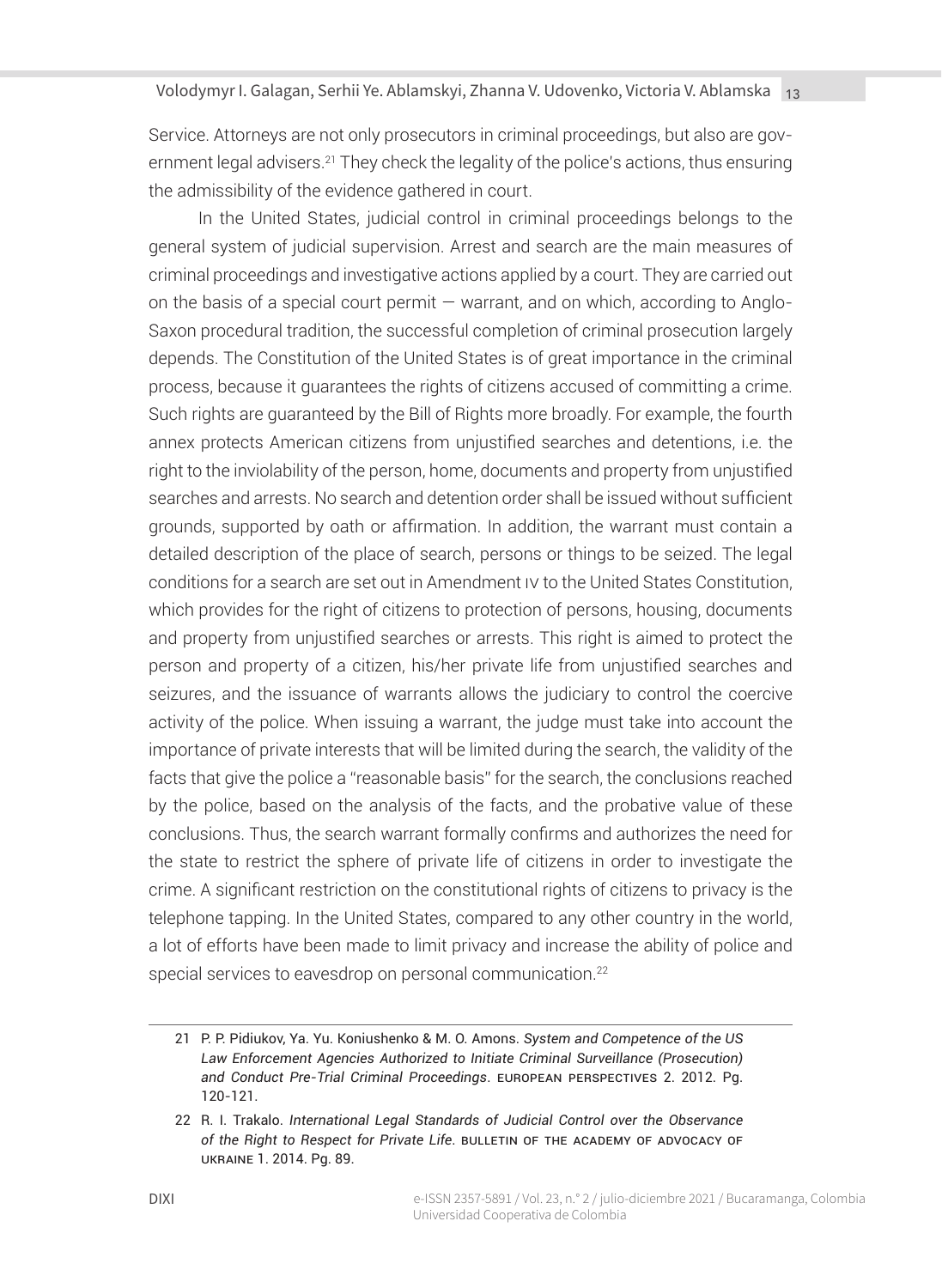In France, on the other hand, as a representative of the Romano-Germanic legal system, in addition to the investigating judge who conducts the preliminary investigation and performs judicial control over the police investigation, judicial control is also conducted by the Trial Chamber and the Preliminary Investigations Chamber. In addition, the post of judge on liberties and imprisonment was introduced. It took some powers of the investigating judge and became another judicial body that ensures the legality of the preliminary investigation. This structure of authorized bodies has created a clear system of judicial control, including the respect for the right to private life.<sup>23</sup>

According to the cpc of France, the Trial Chambers have the following procedural powers: 1) Consideration during the investigation of complaints against the decisions of the investigating judge, which are subject to appeal; 2) consideration of the issue regarding the invalidation of investigative acts and their removal from the criminal case; 3) as appropriate, independently conduct investigative actions, collect evidence and even withdraw the case from the investigating judge to complete the investigation of the first instance; 4) disciplinary supervision of some officials, including judicial police officers, issues regarding extradition, rehabilitation, etc. In addition to the Trial Chamber, judicial control over the preliminary investigation is conducted by the Preliminary Investigations Chamber. It has the right to control the preliminary investigation both on incoming complaints and on its own initiative. There are no significant differences between the proceedings on the appeals of the participants in the process in the Trial Chamber and the Preliminary Investigations Chamber.<sup>24</sup>

Judicial control over the pre-trial investigation in general and the respect for the right to private and family life in particular, according to the cpc of Germany, is to obtain a court decision for seizure, seizure of mail (§ 99-100), search (§ 102), placement of the accused for surveillance in a psychiatric hospital, physical examination of the accused, other persons, blood sampling, establishment of checkpoints on the streets, seizure or arrest of property, arrest of a person (§ 112-126), control of telephone conversations (§ 111), and verification of the arrest (§ 105). The § 100a., § 100g., § 100h., § 100i, etc., of the cpc of Germany clearly regulate the grounds and procedure for control over the means of telecommunication, as well as obtaining control by the investigation (with the permission of a judge) from bodies providing telecommunication services and information about telecommunication connections (access codes, card numbers, location codes, as well as telephone numbers or recognition signals of the devices from

<sup>23</sup> *Ibídem*. Pg. 87.

<sup>24</sup> Yu. V. Skrypina. *The Investigative Judge in the System of Criminal-Procedural Activity (Comparative-Legal Research): Dissertation of the Candidate of Juridical Sciences*. (2008). Pg. 35-38.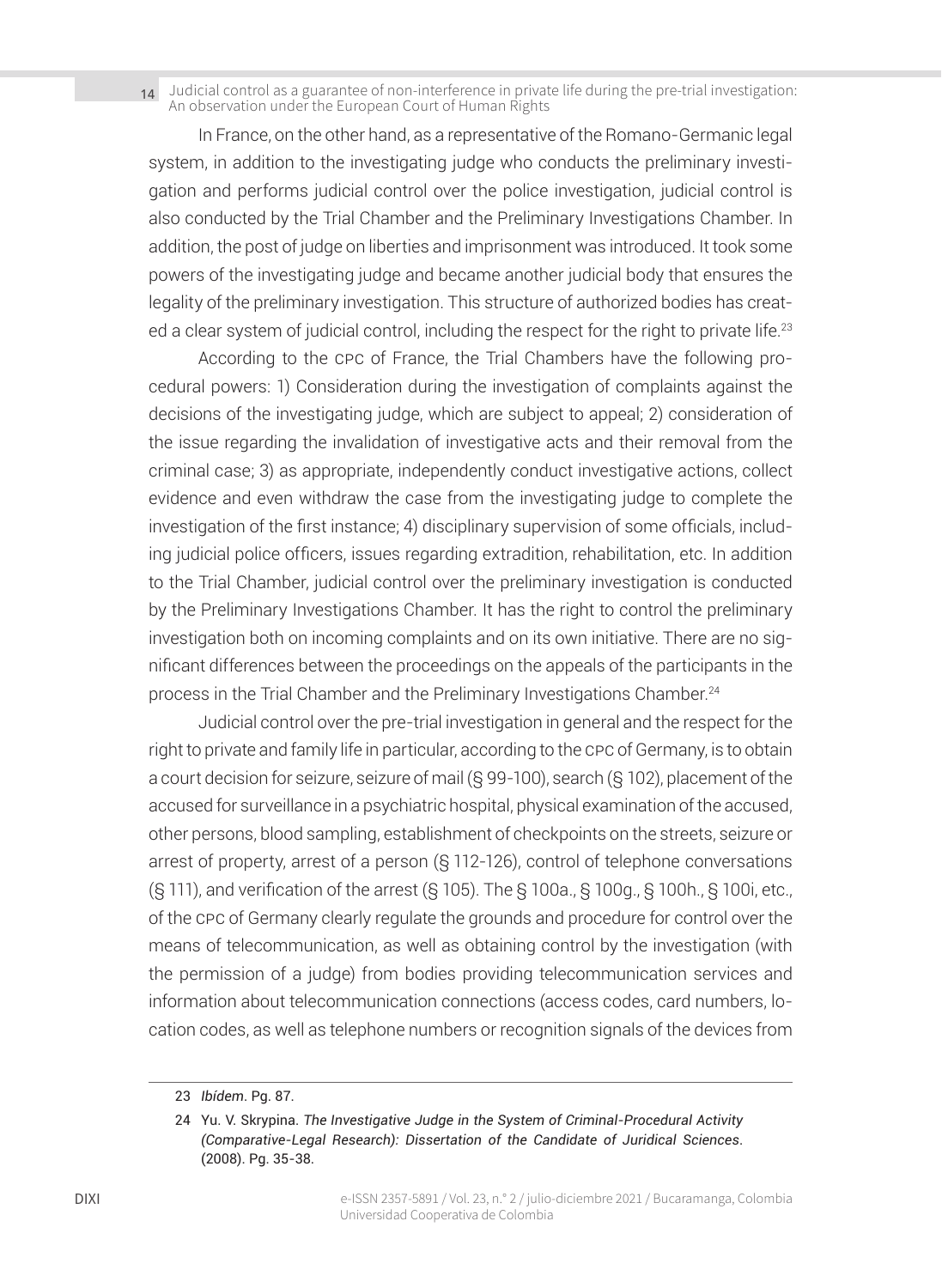or to which calls are made, or end device; start and end of connection with date and time determination; type of telecommunication service used by the client; locations of fixed connections, their beginning and end with the date and time; location of the activated mobile phone, etc.). In addition, the procedure for providing this information and about future telecommunication connections has been established.

According to § 99 of the cpc of Germany, the seizure of letters and postal items, as well as telegrams on the telegraph addressed to the accused or containing information about the accused or their content is relevant for the case. The right to seizure belongs only to the judge, and in case of urgent actions — to the Prosecutor's Office (§ 100 of the cpc of Germany). The seizure carried out by the Prosecutor's Office is not valid if the judge's confirmation is not received within three days. According to this Code, in certain cases provided by law the constitutional right of a person to inviolability of the home is subject to restriction by a court decision. For example, in accordance with § 102 of the cpc of Germany, persons suspected of committing a criminal offense, or an accomplice, abetter or a person who hides the offender, may be searched housing or other premises.<sup>25</sup> During the inspection of coercive actions, the judge has certain restrictions, namely he must check only the legality and admissibility of this coercive measure. The issues of necessity, proportionality or feasibility do not fall within his competence, as it is within the competence of the Prosecutor's Office.

According to Chapter 3 of the cpc of the Republic of Lithuania, a pre-trial judge has the right to conduct such procedural actions and decisions — appointment of a pre-trial investigation, arrest, temporary detention, search, seizure of postal items, temporary restriction of the owner's rights, control and recording of telephone conversations, interrogation of a witness by a court if a person, during interrogation by the investigator, refuses to testify and asks to be questioned by the judge (the right to be questioned by the judge).

According to Paragraph 10 Part 2 Article 26 of the Criminal Procedure Law of the Republic of Latvia, there is a position of investigating judge. Article 40 of this Law stipulates that an investigating judge shall be the judge whom the chairperson of the district (city) court has assigned, for a certain period, the control over the respect for human rights in criminal proceedings, as well as Article 41 — the rights and duties of an investigating judge to apply coercive measures; Paragraph 8 Part 1 Article 41 — joining to a criminal case at the request of protection of uninvolved materials; Paragraph 4 Part 1 Article 41 — conducting special investigative actions: Control of legal correspondence; control of means of communication; control of data in an automated data

<sup>25</sup> V. V. Nazarov. *Restriction of Constitutional Rights of the Person in Criminal Procedure: Dissertation of Doctor Degree in Law on Speciality*. (2009). Pg. 316-317.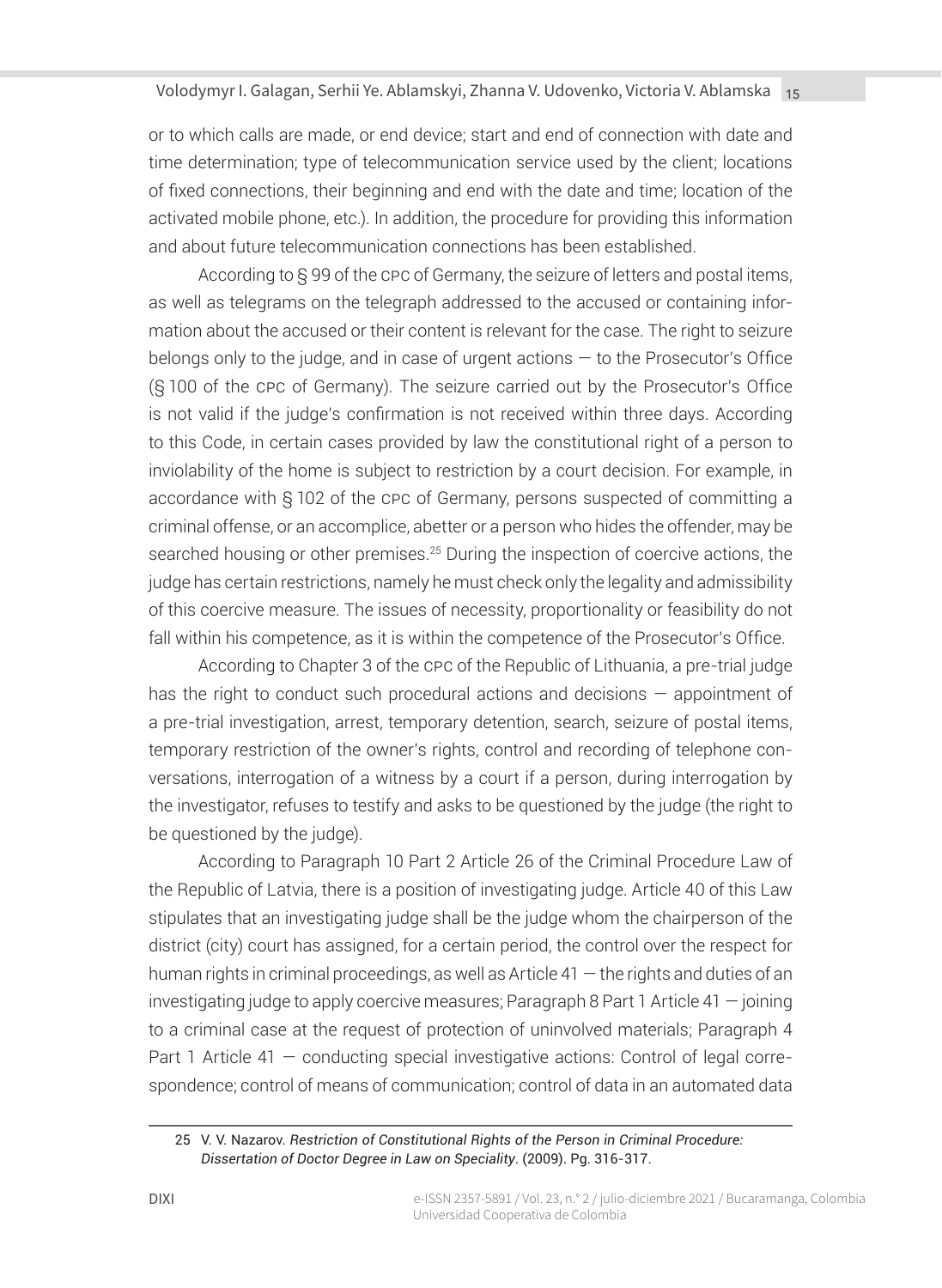processing system; control of the content of transmitted data; audio-control of a site or a person; video control of a site; surveillance and tracking of a person; surveillance of an object; a special investigative experiment; the acquisition in a special manner of the samples necessary for a comparative study; control of a criminal activity (Part 1 of Article 215).

Chapter 39 "Judicial control over pre-trial proceedings" of the cpc of the Republic of Armenia i) regulates the scope of judicial control, and ii) defines the list of investigative actions (search of housing, investigative actions related to restricting the secrecy of correspondence, telephone conversations, postal, telegraphic and other communications), coercive measures (detention, placement in a medical institution for judiciary and psychiatric or forensic examination of suspects), and operational and investigative measures (related to the restriction of citizens' rights to secrecy of correspondence, telephone conversations, postal telegraph and other messages, as well as measures provided by the Law "On operational and investigative activities"), conducted by a court decision (Articles 279, 280, 281), the procedure for consideration of motions by the prosecution (Articles 284, 285, 286), as well as the procedure for consideration of protests against illegitimate and ungrounded decrees and actions of officials (Articles 289, 290).

In contrast, other judicial control is provided for in the cpc of the Republic of Belarus, where prosecutorial supervision of criminal investigations is preserved. Judicial control consists only in considering complaints against the actions and decisions of the criminal prosecution body (Articles 33, 144 of the cpc of the Republic of Belarus), i.e. the court is practically not involved in criminal proceedings at the pre-trial investigation stage and is not given exclusive powers to make decisions related to judicial control over the respect for the right to private and family life. According to Paragraph 14 Part 5 Article 34 of the cpc of the Republic of Belarus, the prosecutor has the power to: Authorize the application of a preventive measure in the form of detention, house arrest, bail; conduct a search, inspection of housing or other lawful possession; seize property in housing or other lawful possession, postal and telegraphic and other items and their seizure, seizure of documents containing state secrets or other secrets protected by law; listening to and recording negotiations conducted through technical communication channels and other negotiations; exhumation; placement of a suspect or accused who is not in custody in a psychiatric hospital; removal of a suspect or accused from office.

Having analyzed various forms of judicial control over the respect for the right to private and family life, we can conclude that there are specially established structures in the judicial system in different countries to exercise the function of judicial control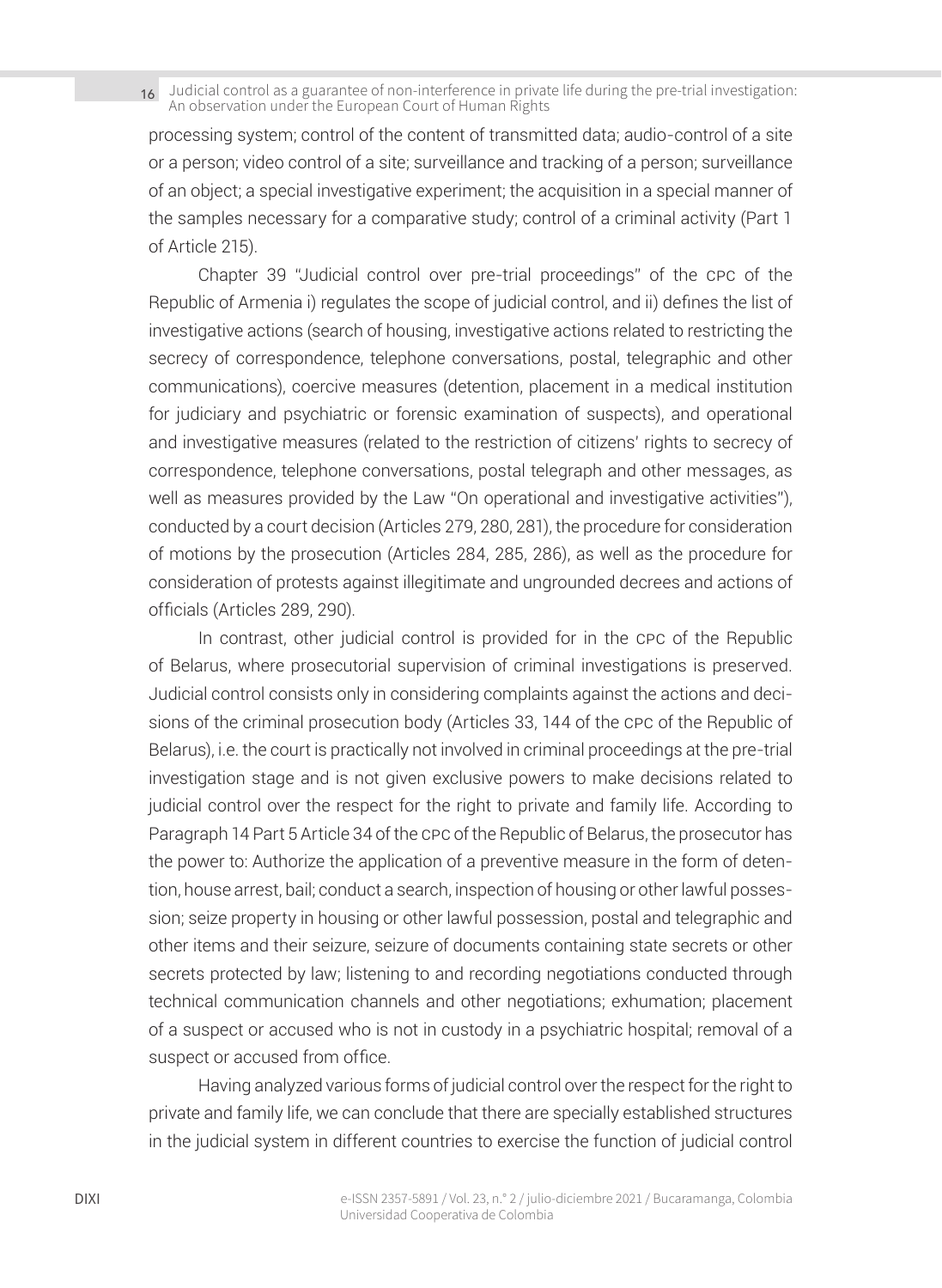(France); judicial procedure for issuing a warrant (order) for search, seizure, control and recording of telephone conversations, etc., present in most civilized countries (England, Germany, United States, France, etc.). In some countries, judicial control is exercised only in the form of appeals to the court against illegal decisions and actions of investigative bodies, leaving to the Prosecutor's Office the authority to restrict the constitutional rights of citizens (Republic of Belarus).

# IV. Conclusions and perspective for effective implementation of judicial control

In summary, it should be noted that human rights are the highest human value, and their respect and observance is the duty of the state. The court must protect the rights of participants in criminal proceedings by restoring them in case of violation, and improving the quality of law enforcement in criminal proceedings. The judgment of Shchokin v. Ukraine26 of 14 October 2010 defines the concept of the quality of the law and the requirement that it be accessible to interested parties, clear and predictable in its application. The lack of the necessary clarity and precision in national law violates this requirement. If national law provides for an ambiguous or multiple interpretation of the rights and obligations of individuals, national authorities are obliged to take the most favorable approach for individuals in such a way that conflict resolution is always interpreted in favor of the individual. Respect for the right to privacy and family life is no exception.

Thus, judicial control as a guarantee of the right to non-interference in private and family life during the pre-trial investigation is guaranteed by the international community, but even in the legislation of European states there are gaps in the judicial protection of this right. The main purpose of the investigating judge is to exercise judicial protection of this right and the legitimate interests of persons involved in criminal proceedings, and to ensure the legality of proceeding at the pre-trial investigation. However, the judgement of the ECTHR and the Convention on various aspects of guaranteeing the right to privacy and family life of citizens, which is most limited at the pre-trial investigation during the collection, verification and evaluation of evidence, is a guideline for lawful and reasonable procedural decisions.

<sup>26</sup> Case of Shchokin v. Ukraine (Application No. 23759/03 and 37943/06): Judgment; Strasbourg, 14 October 2010. Available at: http://hudoc.echr.coe.int/eng?i=001-100944